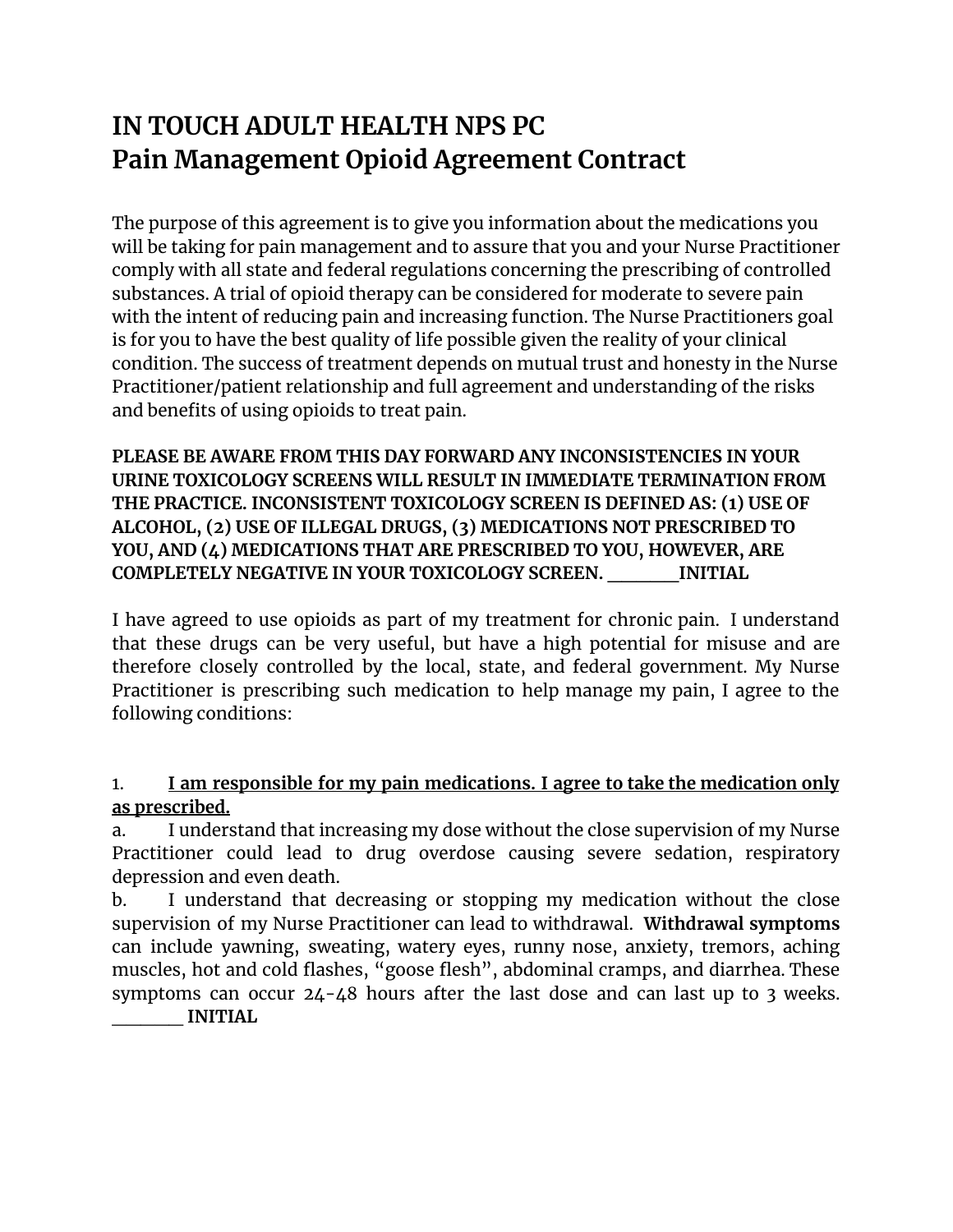2. **I will not request or accept controlled substance medication from any other physician/provider or individual while I am receiving such medication from my Nurse Practitioner at In Touch Adult Health NPs PC. \_\_\_\_\_INITIAL**

3. There are side effects with opioid therapy, which may include, but not exclusively, skin rash, constipation, sexual dysfunction, sleeping abnormalities, sweating, edema, sedation, or the possibility of impaired cognitive (mental status) and/or motor ability. Overuse of opioids can cause decreased respiration (breathing).

It is my responsibility to notify my Nurse Practitioner of any side effects that continue or are severe (i.e., sedation, confusion). I am also responsible for notifying my Nurse Practitioner immediately if I need to visit another physician or need to visit an emergency room due to pain, or if I become pregnant. \_\_\_\_\_**INITIAL**

## 4. **I understand that the opioid medication is strictly for my own use. The opioid should never be given or sold to others because it may endanger that person's health and is against the law.** \_\_\_\_\_**INITIAL**

5. I should inform my providers of all medications I am taking, including medications like Valium or Ativan; sedatives such as Soma, Xanax, Fiorinal; antihistamines like Benadryl; herbal remedies, alcohol, and cough syrup containing alcohol, codeine, or hydrocodone can interact with opioids and produce serious side effects. **INITIAL** 

6. During the time that my dose is being adjusted, I will be expected to return to the clinic as instructed by my Nurse Practitioner. \_\_\_\_\_**INITIAL**

7. Any evidence of drug hoarding, acquisition of any opioid medication or adjunctive analgesia from other physicians (which includes emergency rooms), uncontrolled dose escalation, loss of prescriptions, or failure to follow the agreement may result in termination of the Nurse Practitioner/patient relationship. \_\_\_\_\_**INITIAL**

8. I will communicate fully with my Nurse Practitioner to the best of my ability at the initial and all follow-up visits my pain level and functional activity along with any side effects of the medications. **INITIAL** 

9. **I will not use any illicit substances, such as cocaine, marijuana, etc. while taking these medications. This will result in complete termination of the Nurse Practitioner/patient relationship and discharge from the practice.** \_\_\_\_\_**INITIAL**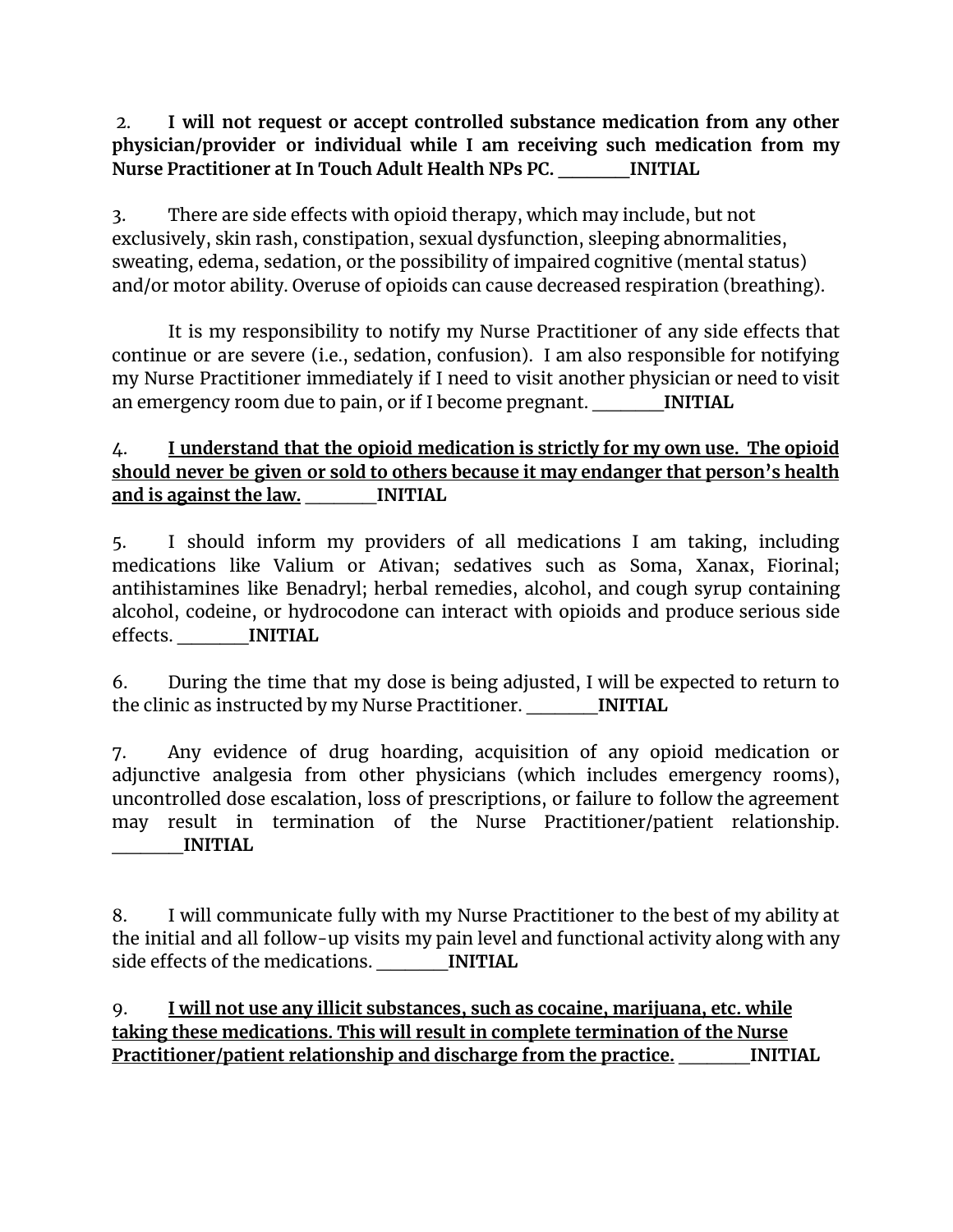10. **The use of alcohol together with opioid medications is contraindicated and will result in immediate discontinuation of controlled substance and discharge from the practice.** \_\_\_\_\_**INITIAL**

11. I am responsible for my opioid prescriptions. I understand that:

a. Refill prescriptions can be written for a maximum of one month supply and will be filled at the **same pharmacy.**

Pharmacy: **Example 2018** Phone Phone Phone Phone Phone Phone Phone Phone Phone Phone Phone Phone Phone Phone Phone Phone Phone Phone Phone Phone Phone Phone Phone Phone Phone Phone Phone Phone Phone Phone Phone Phone Phone

number:

b. **It is my responsibility to contact the oce for prescription refills 7 days prior to due date.**

c. **I am responsible for keeping my pain medications in a safe and secure place, such as a locked cabinet or safe. I am expected to protect my medications from loss or theft. I am responsible for taking the medication in the dose prescribed and for keeping track of the amount remaining. If my medication is stolen I will report the stolen medication to my Nurse Practitioner. However, if my medications are lost, misplaced, or stolen my Nurse Practitioner WILL NOT fill medication early and/or discontinue the medications. \_\_\_\_\_INITIAL**

d. Refills will not be given as an "emergency", such as on Friday afternoon because I suddenly realize I will "run out tomorrow". Refills will not be given after office hours or on weekends. **INITIAL** 

e. Refills can only be filled by a pharmacy in the State of New York. \_\_\_\_\_**INITIAL**

f. Prescriptions for pain medicine or any other prescriptions, or change of medication or dosage will be done only during an office visit and during regular office hours. **No** refills of any medications will be done during the evening or on weekends.

g. **You must bring back all opioid medications and adjunctive medications prescribed by your Nurse Practitioner in the original containers/bottles at every visit. Failure to bring medications to your oce visit may result in cancellation of your oce visit. \_\_\_\_\_INITIAL**

h. Prescriptions will not be written in advance due to vacations, meetings, or other commitments. \_\_\_\_\_INIT

12. While physical dependence is to be expected after long-term use of opioids, **signs of addiction, abuse, or misuse shall prompt the need for substance dependence treatment as well as weaning and detoxification from the opioids. \_\_\_\_\_INITIAL**

a. **Physical dependence** is common to many drugs such as blood pressure medications, anti-seizure medications, and opioids. It results in biochemical changes such that abruptly stopping these drugs will cause a withdrawal response. It should be noted that physical dependence does not equal addiction. One can be dependent on insulin to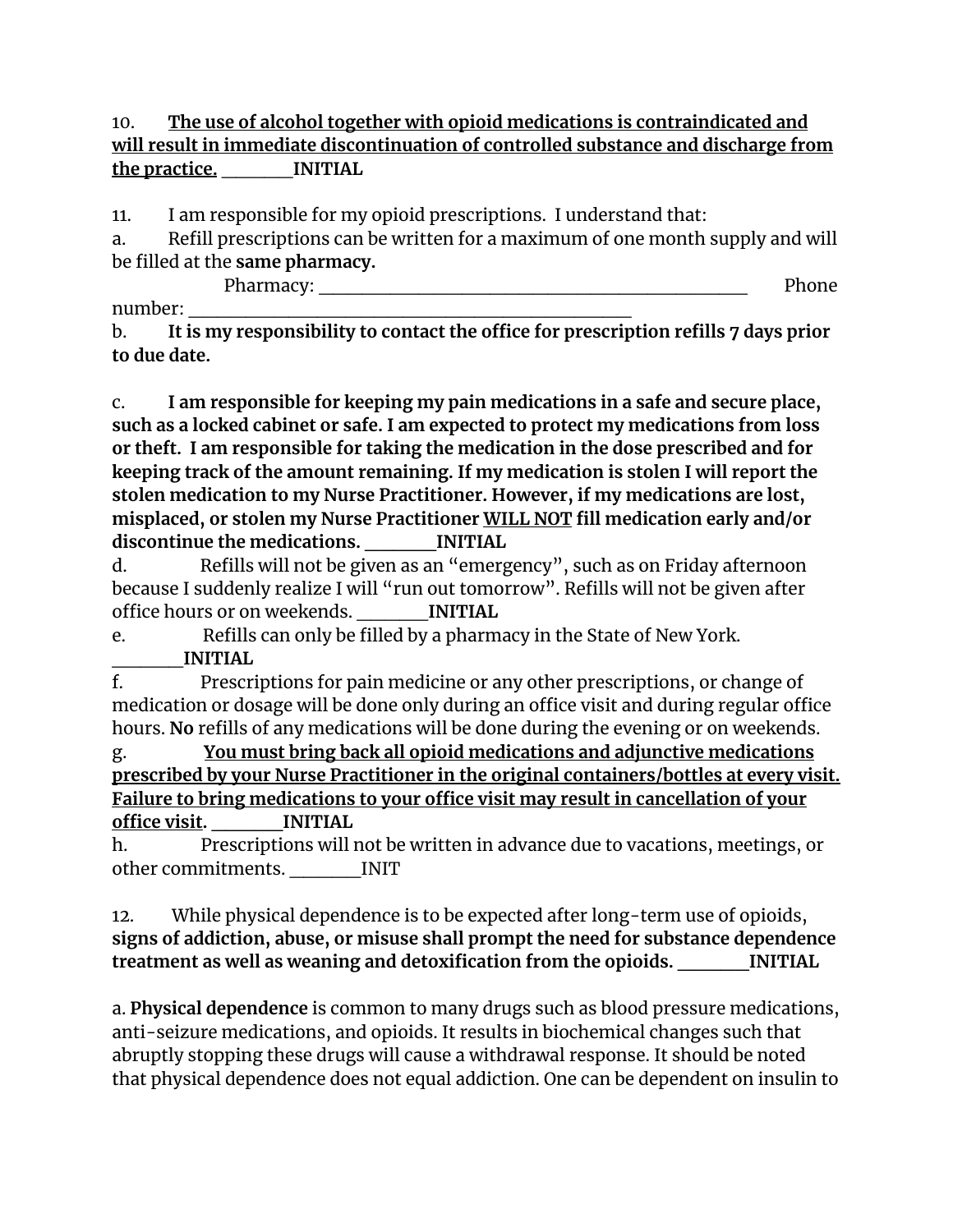treat diabetes or dependent on prednisone (steroids) to treat asthma, but one is not addicted to the insulin or prednisone. \_\_\_\_\_**INITIAL**

b. **Addiction** is a primary, chronic neurobiologic disease with genetic, psychosocial and environmental factors influencing its development and manifestation. It is characterized by behavior that includes one or more of the following: impaired control over drug use, compulsive use, continued use despite harm, and cravings. This means the drug decreases one's quality of life. If the patient exhibits such behavior, the drug will be tapered and such a patient is not a candidate for an opioid trial. He/she will be referred to an addiction medicine specialist. \_\_\_**INIT**

c. **Tolerance** means a state of adaptation in which exposure to the drug induces changes that result in a lessening of one or more of the drug's effects over time. The dose of the opioid may have to be titrated up or down to a dose that produces maximum function and a *realistic* decrease of the patient's pain. \_\_\_\_\_**INITIAL**

If it appears to the Nurse Practitioner that there is no improvement in my daily function or quality of life from the controlled substance, my opioids may be tapered/discontinued. I will gradually taper my medication as prescribed by the Nurse Practitioner. \_\_\_\_\_**INITIAL**

13. If I have a history of alcohol or drug misuse/addiction, I must notify my Nurse Practitioner of such history since the treatment with opioids for pain may increase the possibility of relapse. A history of addiction does not, in most instances, disqualify one for opioid treatment of pain, but starting or continuing a program for recovery **is a necessity. \_\_\_\_\_INITIAL**

14. I agree and understand that my Nurse Practitioner reserves the right to perform random or unannounced urine drug testing. If requested to provide a urine sample, I agree to cooperate. If I decide not to provide a urine sample, I understand that my Nurse Practitioner may change my treatment plan, including safe discontinuation of my opioid medications when applicable or complete termination of the Nurse Practitioner/patient relationship. The presence of a non-prescribed drug (s), illicit drug (s), alcohol, or opiates that are prescribed and negative in your urine WILL BE grounds for termination of the Nurse Practitioner/patient relationship. Urine drug testing is done for my benefit as a diagnostic tool and in accordance with certain legal and regulatory materials on the use of controlled substances to treat pain. \_\_\_\_\_**INITIAL**

I agree to a family conference or a conference with a close friend or significant other *if the Nurse Practitioner feels it is necessary*. \_\_\_\_\_**INITIAL**